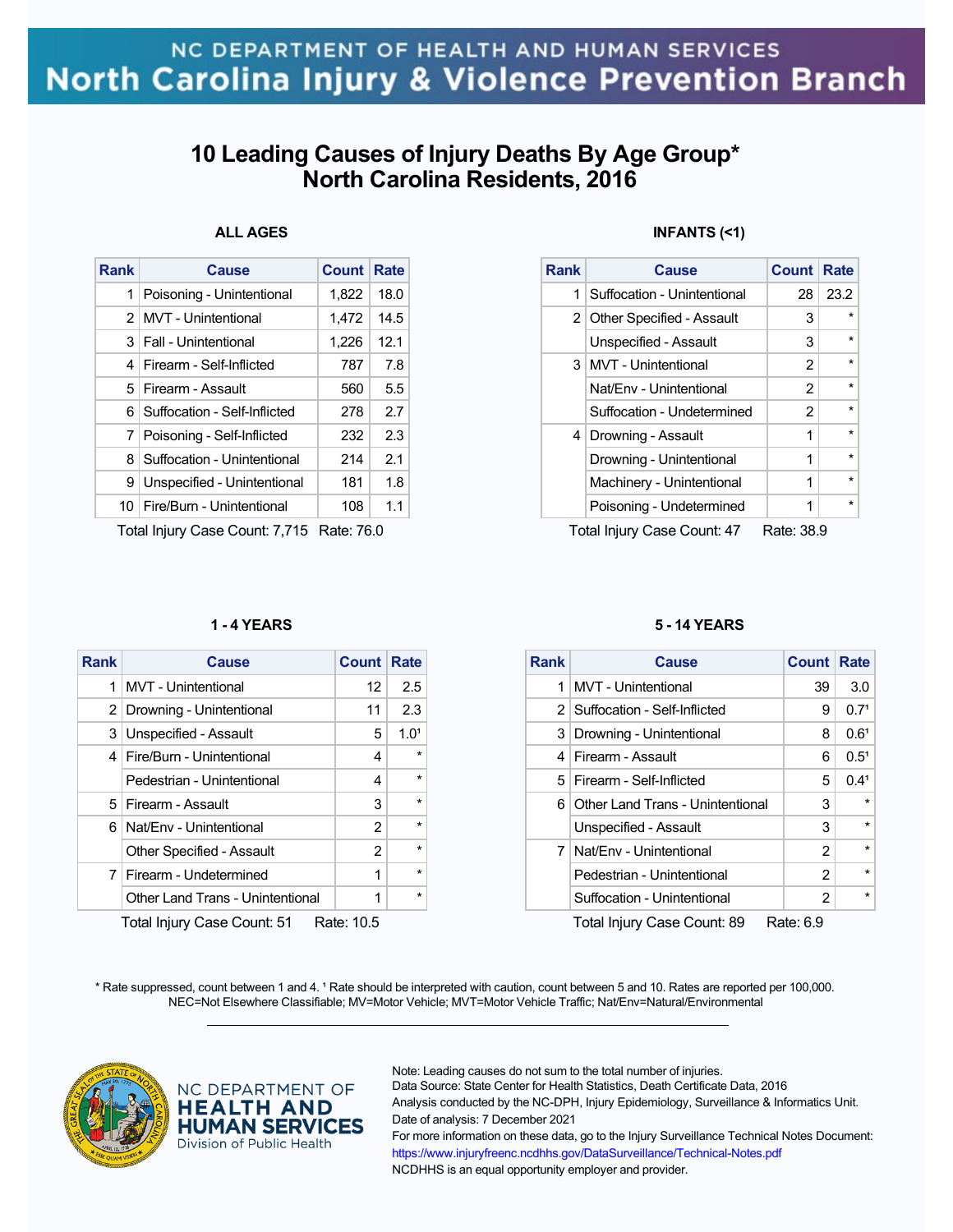# **10 Leading Causes of Injury Deaths By Age Group\* North Carolina Residents, 2016**

## **15 - 24 YEARS**

| <b>Rank</b>                                       | <b>Cause</b>                     | Count | <b>Rate</b>      |  |
|---------------------------------------------------|----------------------------------|-------|------------------|--|
| 1                                                 | <b>MVT</b> - Unintentional       | 277   | 20.3             |  |
| 2                                                 | Poisoning - Unintentional        | 163   | 11.9             |  |
| 3                                                 | Firearm - Assault                | 160   | 11.7             |  |
| 4                                                 | Firearm - Self-Inflicted         | 97    | 7.1              |  |
|                                                   | 5   Suffocation - Self-Inflicted | 55    | 4.0              |  |
| 6                                                 | Drowning - Unintentional         | 19    | 1.4              |  |
| 7                                                 | Poisoning - Self-Inflicted       | 8     | 0.6 <sup>1</sup> |  |
| 8                                                 | Cut/Pierce - Assault             | 7     | 0.5 <sup>1</sup> |  |
|                                                   | Fire/Burn - Unintentional        | 7     | 0.5 <sup>1</sup> |  |
|                                                   | Unspecified - Assault            | 7     | 0.5 <sup>1</sup> |  |
| Tatal listom : Ossa - Ossuat, 070<br>n - - - oo o |                                  |       |                  |  |

Total Injury Case Count: 873 Rate: 63.9

### **45 - 64 YEARS**

| <b>Rank</b> | Cause                            | Count Rate |                  |
|-------------|----------------------------------|------------|------------------|
| 1           | Poisoning - Unintentional        | 645        | 24.0             |
|             | 2   MVT - Unintentional          | 409        | 15.2             |
| 3           | Firearm - Self-Inflicted         | 272        | 10.1             |
|             | 4   Fall - Unintentional         | 138        | 5.1              |
|             | 5 Poisoning - Self-Inflicted     | 130        | 4.8              |
| 6.          | Firearm - Assault                | 99         | 3.7 <sup>1</sup> |
|             | 7   Suffocation - Self-Inflicted | 86         | 3.2              |
| 8           | Suffocation - Unintentional      | 47         | 1.7              |
| 9           | Fire/Burn - Unintentional        | 38         | 1.4              |
| 10          | Unspecified - Unintentional      | 34         | 1.3              |

Total Injury Case Count: 2,161 Rate: 80.4

## **25 - 44 YEARS**

| <b>Rank</b> | <b>Cause</b>                     | <b>Count</b> | Rate              |
|-------------|----------------------------------|--------------|-------------------|
| 1           | Poisoning - Unintentional        | 940          | 35.8              |
|             | 2   MVT - Unintentional          | 478          | 18.2              |
|             | 3 Firearm - Assault              | 268          | 10.2 <sub>1</sub> |
| 4           | Firearm - Self-Inflicted         | 221          | 8.4               |
|             | 5   Suffocation - Self-Inflicted | 109          | 4.2               |
|             | 6   Poisoning - Self-Inflicted   | 65           | 2.5               |
|             | 7   Fall - Unintentional         | 27           | 1.0 <sub>l</sub>  |
| 8           | Cut/Pierce - Assault             | 25           | 1.0 <sub>l</sub>  |
| 9           | Drowning - Unintentional         | 24           | 0.9 <sup>°</sup>  |
| 10 I        | Poisoning - Undetermined         | 19           | 0.7               |

Total Injury Case Count: 2,358 Rate: 89.8

#### **AGES 65 & OVER**

| Rank | Cause                           | <b>Count</b> | Rate |
|------|---------------------------------|--------------|------|
| 1    | Fall - Unintentional            | 1,054        | 67.2 |
|      | 2 MVT - Unintentional           | 255          | 16.2 |
| 3    | Firearm - Self-Inflicted        | 192          | 12.2 |
| 4    | Unspecified - Unintentional     | 131          | 8.3  |
|      | 5   Suffocation - Unintentional | 120          | 7.6  |
| 6    | Poisoning - Unintentional       | 72           | 4.6  |
| 7    | Fire/Burn - Unintentional       | 49           | 3.1  |
| 8    | Poisoning - Self-Inflicted      | 29           | 1.8  |
| 9    | Nat/Env - Unintentional         | 25           | 1.6  |
| 10.  | Firearm - Assault               | 24           | 1.5  |

Total Injury Case Count: 2,136 Rate: 136.1

\* Rate suppressed, count between 1 and 4. <sup>1</sup> Rate should be interpreted with caution, count between 5 and 10. Rates are reported per 100,000. NEC=Not Elsewhere Classifiable; MV=Motor Vehicle; MVT=Motor Vehicle Traffic; Nat/Env=Natural/Environmental  $\mathcal{L}_\mathcal{L} = \{ \mathcal{L}_\mathcal{L} = \{ \mathcal{L}_\mathcal{L} = \{ \mathcal{L}_\mathcal{L} = \{ \mathcal{L}_\mathcal{L} = \{ \mathcal{L}_\mathcal{L} = \{ \mathcal{L}_\mathcal{L} = \{ \mathcal{L}_\mathcal{L} = \{ \mathcal{L}_\mathcal{L} = \{ \mathcal{L}_\mathcal{L} = \{ \mathcal{L}_\mathcal{L} = \{ \mathcal{L}_\mathcal{L} = \{ \mathcal{L}_\mathcal{L} = \{ \mathcal{L}_\mathcal{L} = \{ \mathcal{L}_\mathcal{$ 



### NC DEPARTMENT OF **HEALTH AND HUMAN SERVICES** Division of Public Health

Note: Leading causes do not sum to the total number of injuries.

Data Source: State Center for Health Statistics, Death Certificate Data, 2016 Analysis conducted by the NC-DPH, Injury Epidemiology, Surveillance & Informatics Unit. Date of analysis: 7 December 2021

For more information on these data, go to the Injury Surveillance Technical Notes Document: https://www.injuryfreenc.ncdhhs.gov/DataSurveillance/Technical-Notes.pdf NCDHHS is an equal opportunity employer and provider.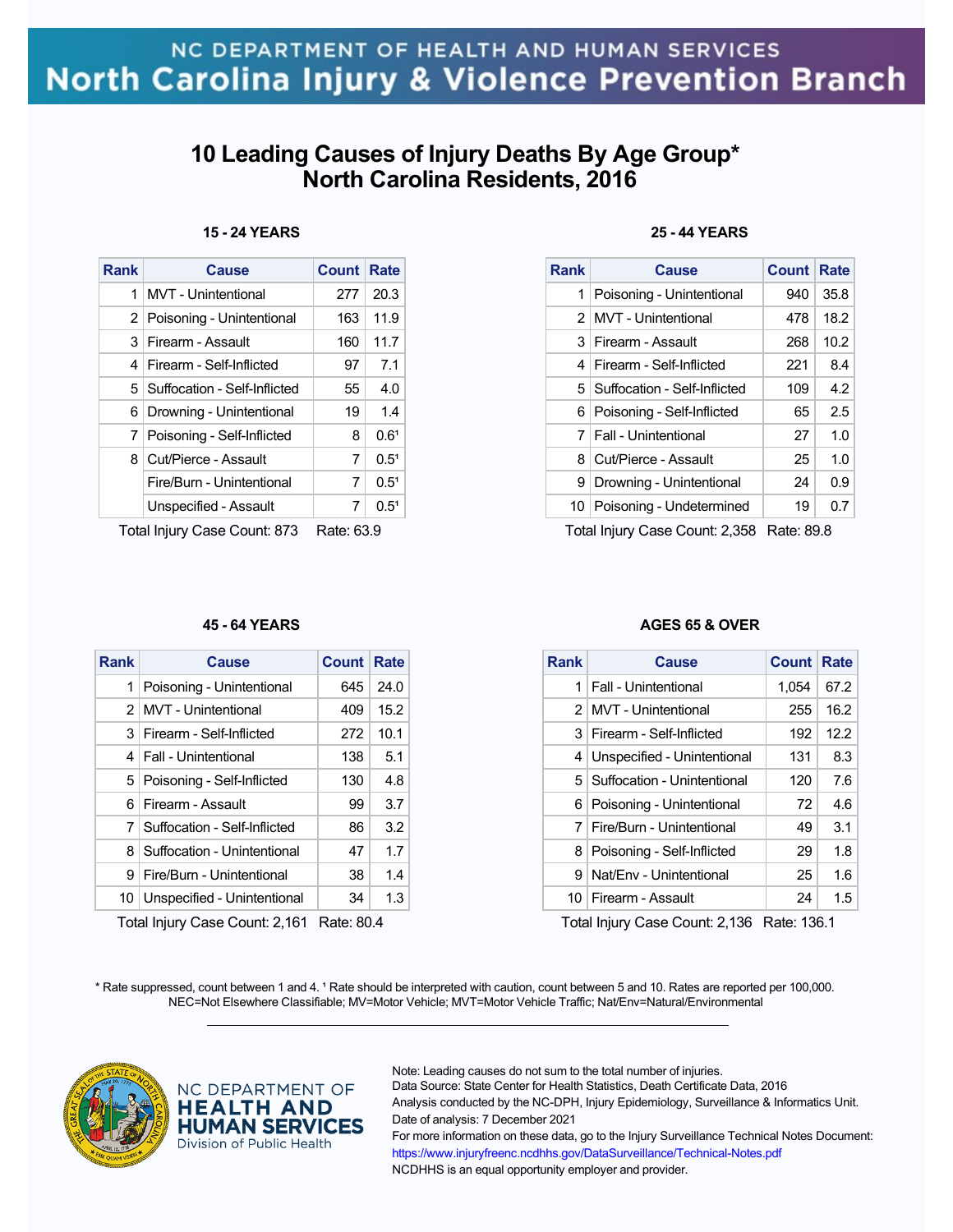# **10 Leading Causes of Injury Deaths By Race/Ethnicity\* North Carolina Residents, 2016**

## **NON-HISPANIC WHITE**

| Rank | Cause                           | Count | Rate |
|------|---------------------------------|-------|------|
| 1    | Poisoning - Unintentional       | 1.498 | 22.9 |
|      | 2   Fall - Unintentional        | 1,089 | 16.7 |
| 3    | MVT - Unintentional             | 939   | 14.4 |
|      | 4   Firearm - Self-Inflicted    | 689   | 10.5 |
| 5    | Suffocation - Self-Inflicted    | 227   | 3.5  |
| 6    | Poisoning - Self-Inflicted      | 209   | 3.2  |
|      | 7   Suffocation - Unintentional | 151   | 2.3  |
| 8    | Firearm - Assault               | 147   | 22   |
| 9    | Unspecified - Unintentional     | 142   | 22   |
|      | 10   Fire/Burn - Unintentional  | 78    | 1.2  |

Total Injury Case Count: 5,728 Rate: 87.6

### **NON-HISPANIC AMERICAN INDIAN**

| <b>Rank</b>                                | <b>Cause</b>                  | <b>Count Rate</b> |                  |  |
|--------------------------------------------|-------------------------------|-------------------|------------------|--|
| 1                                          | <b>MVT</b> - Unintentional    | 32                | 26.3             |  |
|                                            | 2 Poisoning - Unintentional   | 24                | 19.7             |  |
|                                            | 3 Firearm - Assault           | 20                | 16.4             |  |
| 4                                          | Firearm - Self-Inflicted      | 9                 | 7.4 <sup>1</sup> |  |
|                                            | 5   Fall - Unintentional      | 7                 | 5.8 <sup>1</sup> |  |
|                                            | 6   Fire/Burn - Unintentional | 3                 | $\star$          |  |
|                                            | Nat/Env - Unintentional       | 3                 | $\star$          |  |
|                                            | Suffocation - Unintentional   | 3                 | $\star$          |  |
|                                            | 7 Cut/Pierce - Self-Inflicted | $\mathcal{P}$     | $\star$          |  |
|                                            | Machinery - Unintentional     | $\overline{2}$    | $\star$          |  |
| Total Injune Cass Count: 110<br>Data: 07.0 |                               |                   |                  |  |

Total Injury Case Count: 119 Rate: 97.8

## **NON-HISPANIC BLACK**

| <b>Rank</b> | <b>Cause</b>                 | Count Rate |      |
|-------------|------------------------------|------------|------|
| 1           | <b>MVT</b> - Unintentional   | 368        | 16.4 |
|             | 2 Firearm - Assault          | 356        | 15.9 |
|             | 3 Poisoning - Unintentional  | 248        | 11.1 |
| 4           | <b>Fall - Unintentional</b>  | 102        | 4.5  |
|             | 5   Firearm - Self-Inflicted | 55         | 2.5  |
| 61          | Suffocation - Unintentional  | 52         | 2.3  |
| 7           | Unspecified - Unintentional  | 31         | 1.4  |
| 8           | Cut/Pierce - Assault         | 29         | 1.3  |
| 9           | Drowning - Unintentional     | 25         | 1.1  |
|             | Fire/Burn - Unintentional    | 25         | 1.1  |

Total Injury Case Count: 1,467 Rate: 65.4

### **NON-HISPANIC ASIAN**

| <b>Rank</b>                                                  | Cause                            | <b>Count Rate</b> |                  |
|--------------------------------------------------------------|----------------------------------|-------------------|------------------|
| 1                                                            | <b>MVT</b> - Unintentional       | 16                | 5.2              |
|                                                              | 2   Suffocation - Self-Inflicted | $12 \overline{ }$ | 3.9              |
| 3                                                            | Firearm - Self-Inflicted         | 8                 | 2.6 <sup>1</sup> |
|                                                              | Poisoning - Unintentional        | 8                 | 2.6 <sup>1</sup> |
|                                                              | 4   Fall - Unintentional         | 7                 | 2.3 <sup>1</sup> |
| 5 <sup>1</sup>                                               | Firearm - Assault                | 5                 | 1.6 <sup>1</sup> |
| 6                                                            | Other Specified - Unintentional  | 3                 | $\star$          |
|                                                              | 7   Poisoning - Self-Inflicted   | 2                 | $\star$          |
|                                                              | Suffocation - Unintentional      | 2                 | $\star$          |
|                                                              | Unspecified - Unintentional      | 2                 | $\star$          |
| $T$ atal Inium : $\bigcap$ gaa $\bigcap$ gunt: 74<br>∩ ממ⊾⊷ת |                                  |                   |                  |

Total Injury Case Count: 74 Rate: 23.9

\* Rate suppressed, count between 1 and 4. <sup>1</sup> Rate should be interpreted with caution, count between 5 and 10. Rates are reported per 100,000. NEC=Not Elsewhere Classifiable; MV=Motor Vehicle; MVT=Motor Vehicle Traffic; Nat/Env=Natural/Environmental  $\mathcal{L}_\mathcal{L} = \{ \mathcal{L}_\mathcal{L} = \{ \mathcal{L}_\mathcal{L} = \{ \mathcal{L}_\mathcal{L} = \{ \mathcal{L}_\mathcal{L} = \{ \mathcal{L}_\mathcal{L} = \{ \mathcal{L}_\mathcal{L} = \{ \mathcal{L}_\mathcal{L} = \{ \mathcal{L}_\mathcal{L} = \{ \mathcal{L}_\mathcal{L} = \{ \mathcal{L}_\mathcal{L} = \{ \mathcal{L}_\mathcal{L} = \{ \mathcal{L}_\mathcal{L} = \{ \mathcal{L}_\mathcal{L} = \{ \mathcal{L}_\mathcal{$ 



### NC DEPARTMENT OF **HEALTH AND HUMAN SERVICES** Division of Public Health

Caution – race classifications changed in July 2020 for all data years Note: Leading causes do not sum to the total number of injuries. Data Source: State Center for Health Statistics, Death Certificate Data, 2016 Analysis conducted by the NC-DPH, Injury Epidemiology, Surveillance & Informatics Unit. Date of analysis: 7 December 2021 For more information on these data, go to the Injury Surveillance Technical Notes Document: https://www.injuryfreenc.ncdhhs.gov/DataSurveillance/Technical-Notes.pdf NCDHHS is an equal opportunity employer and provider.